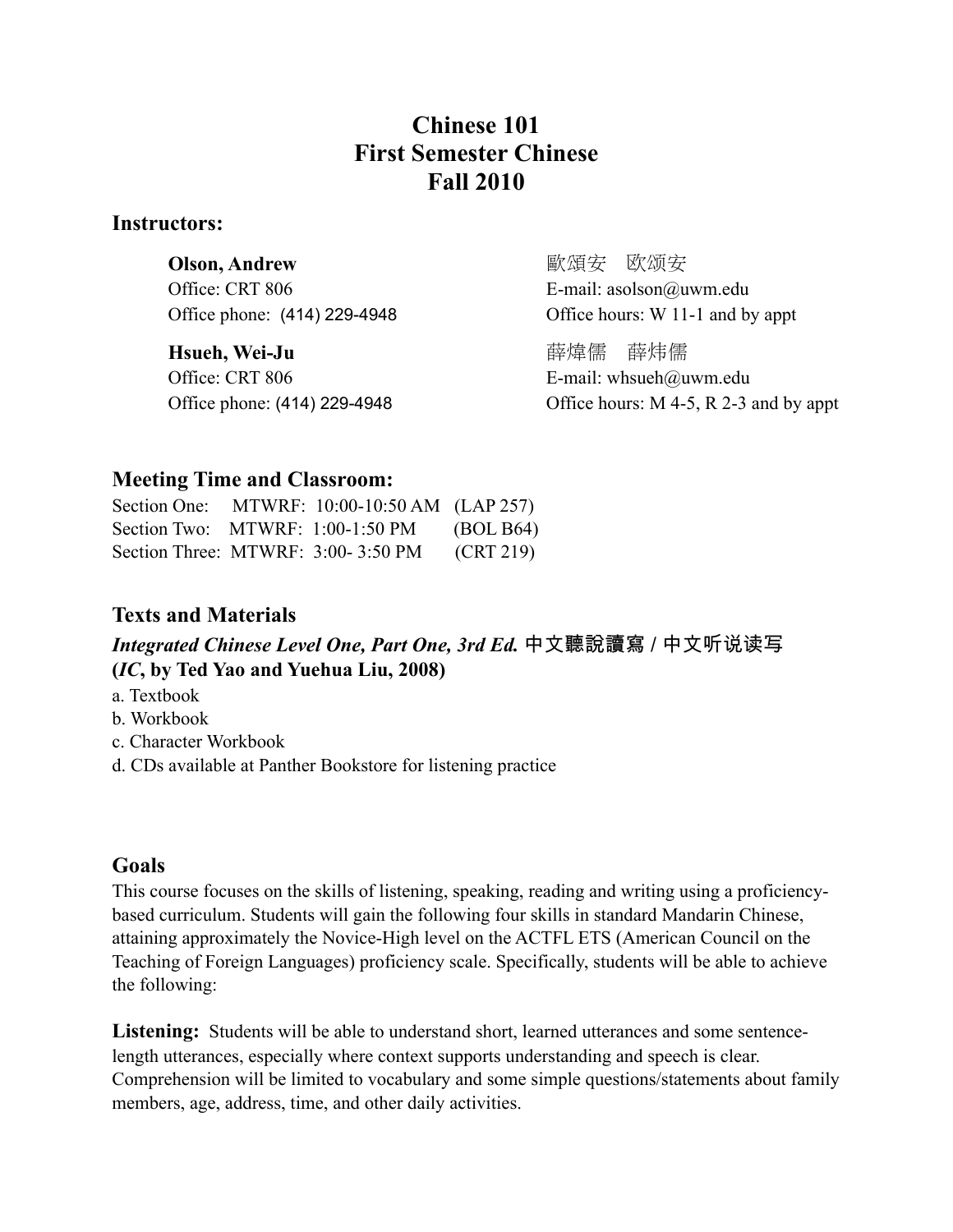**Speaking:** Students will attain the emerging ability to make short statements and ask simple questions, primarily by replying with memorized utterances, but occasionally by expanding these utterances through simple recombination of learned elements.

**Reading:** Students will be able to identify a limited number of character components and high frequency characters in areas of immediate need. Where specific characters and combinations have been memorized, students will be able to read text for instructional purposes as well as standardized messages, such as prices in stores or times and dates on schedules.

**Writing:** Students will be able to write simple fixed expressions and limited memorized material and some recombination thereof. More specifically, supplying information on simple forms and documents, writing names, numbers, dates, nationality, and other autobiographical information as well as composing some short phrases and simple sentences will be achieved.

## **Learning Strategies:**

- 1. The key to your success is **daily preparation**. No one can master a language overnight. Read the weekly schedule carefully so that you will know what to prepare for each class.
- 2. Work with your classmates and help one another. Be creative with your own learning and share your learning strategies and mnemonic tricks with classmates.
- 3. Listen to the audio as much as you can. Preview the assigned vocabulary/text/sentence patterns, and prepare to perform in class without looking at the textbook.  **Audio is available online at:<http://www4.uwm.edu/lrc/resources/chinese.html>** (username: chinese password: yeafen)
- 4. Most important, study hard and enjoy your learning. If you are not doing as well as you expected, don't get frustrated and don't be too hard on yourself. This is difficult for everyone, not just you. If you have any questions, problems, or suggestions during the term, let your teachers know as soon as possible. We are here to help you improve your language proficiency and make your learning more enjoyable.
- 5. Make use of the **available resources** on campus:
	- a. **Language and Computer Lab**: Located in CRT B80
	- b. **Chinese Language Table:** In order to help you develop your listening and speaking skills in a more relaxed and enjoyable way, we will have lunch together in Curtin Hall once a week (FRI 12:00-12:50). We will discuss the materials learned in class or just chat about what happen in our daily life. Sometimes specific culture topics will also be discussed. You will be amazed by how much you can say in a real life situation.
	- c. **Chinese Language Partners**
	- d. **Tutoring and Academic Resource Center:** Bolton 120/180; pass@uwm.edu There is a tutor available to Chinese language students by appointment. Tutoring is a free service to students, so definitely take full advantage.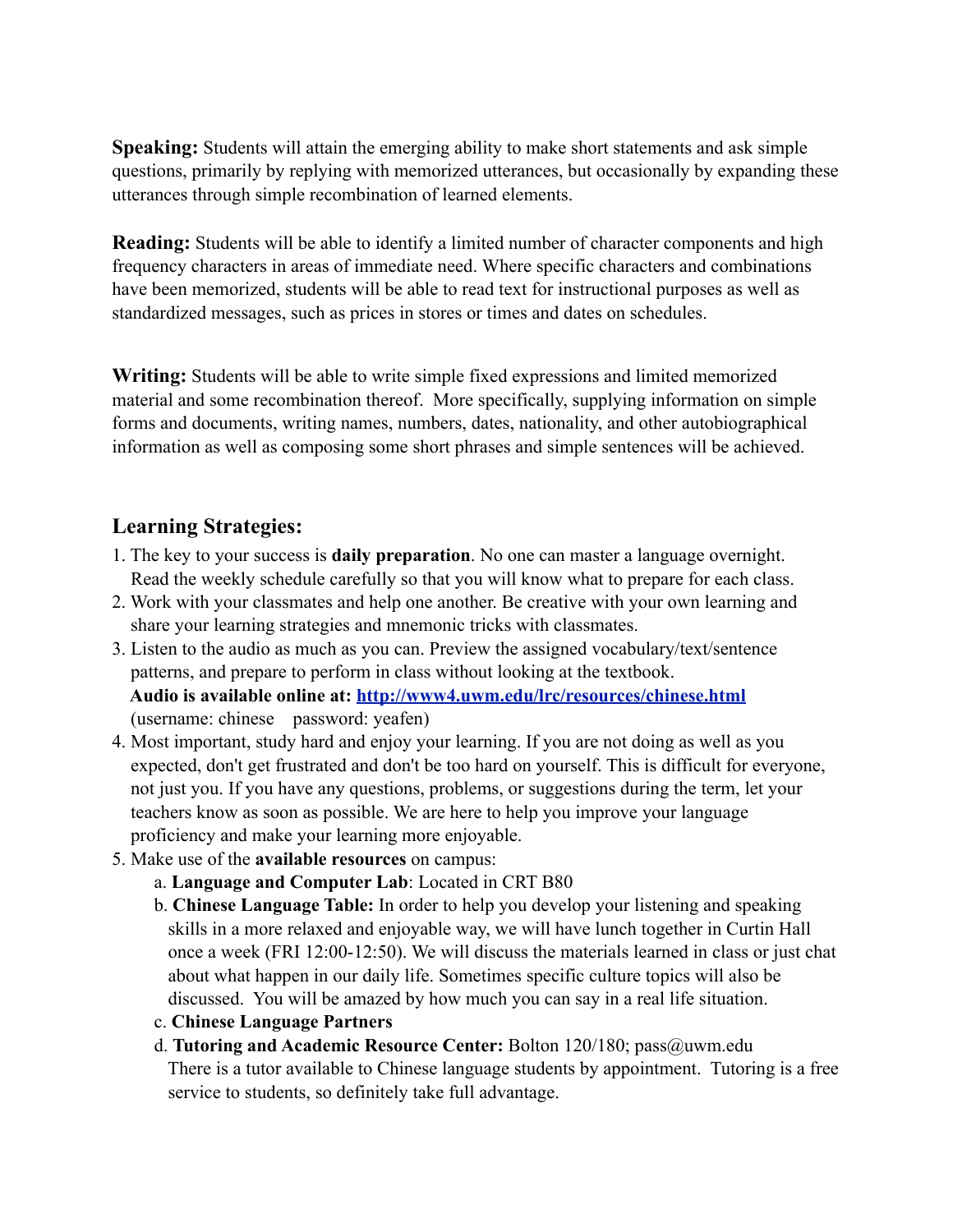## **Class Requirements**

**E-mail:** The use of e-mail is an important part of the course. In the first few days we will make sure everyone has an e-mail account, and then create a class list so that mass mailings will be possible. E-mail is a good place to ask questions and express your concerns.

**Tokbox:** www.tokbox.com is a group video conferencing website that also allows one to send and receive video email messages. After each lesson, you will be required to submit a short video email to your teachers. A full demonstration and further assignment details will be announced later in the semester. Use of a webcam is possible in the CRT B80 language lab.

**Preparation:** You are expected to be well prepared for each lesson **before** class so that the class time can be fully used for practice at a desired pace. Tapes and CDs are available in the language lab in Curtin B80. You are expected to go to the Lab and listen to the tapes independently.

**Attendance:** Attendance is mandatory. Absence without valid reasons will affect your grade. If you know you must miss a class ahead of time, let your instructor know **before** that class. Being present for a class means being there for the entire class time. Coming to class late is disruptive, though occasionally unavoidable. If you arrive late, it is your responsibility to let us know after class that you were in attendance. Tardiness and early leaves will be assessed in your daily participation grade. A tardy or an early leave of more than 20 minutes will be counted as an absence and you will receive no points for that class period.

Students are responsible for obtaining any handouts from class time they have missed from D2L and are still held to the same assignment due dates as others. If you are absent for an extended period of time, you should make specific arrangements in person with your instructor on how, when, and where to submit your work.

**Quizzes & Tests:** A quiz will be given at the beginning of each class including vocabulary and Chinese characters. Depending on the context of each chapter, quizzes might also include a few topical questions on previous material. Details about each day's quiz will be announced in the weekly schedule. More than 50 quizzes will be given during the semester; however, only the top 80% of scores among them will be counted. End-of-chapter tests will be given approximately every other week. Tests and exams cannot be made up unless arrangements are made **BEFORE**  being absent from class. **Make-up tests will not be given more than once per semester.**

**Homework & Assignments:** It is essential that you keep up with the course work in this class by completing and submitting assignments when they are due. Since what you are learning now builds upon your previous lessons, it is imperative that you finish assignments in order and on time. All homework and assignments must be turned in on the due date as indicated in the weekly schedule. Late homework and assignments will be downgraded.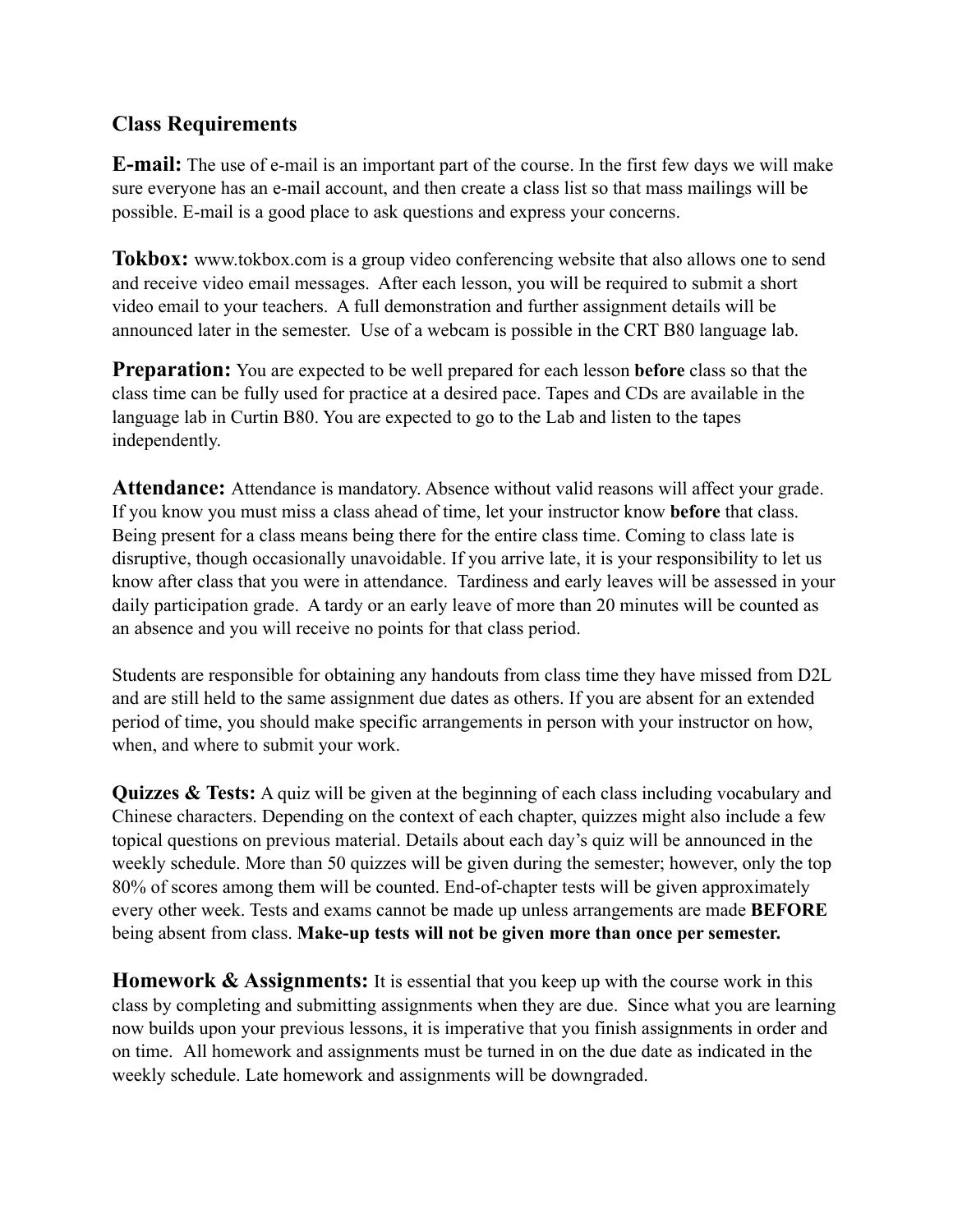## **Grading:**

| Category                      | Percentage | #: Explanation                                                                                                                                                                                                                                                                               |  |  |
|-------------------------------|------------|----------------------------------------------------------------------------------------------------------------------------------------------------------------------------------------------------------------------------------------------------------------------------------------------|--|--|
| <b>Lesson Tests</b>           | 21%        | 7: You will have a Lesson Test approximately once every two<br>weeks at the end of each textbook unit. (3% each test)                                                                                                                                                                        |  |  |
| Daily Quizzes                 | 20%        | 50-60: Quizzes will be given at the beginning of each day's<br>class, M-F. The lowest 20% of your quiz grades will be<br>discarded and only the best 80% will be counted.                                                                                                                    |  |  |
| Workbook                      | 15%        | 6: You will be required to turn in your completed workbook<br>several days before each Lesson Test. Completing the<br>workbook is a great way to prepare for Lesson Tests because<br>the activities and content are extremely similar (HINT HINT).                                           |  |  |
| Attendance &<br>Participation | 15%        | 70: Attendance is mandatory to succeed in this course. You are<br>allowed 3 unexcused absences, after which each additional<br>absence will lower your grade. If you must miss class, please<br>contact your teachers before the class to be excused.                                        |  |  |
| Video Email<br>Assignments    | 6%         | 6: Following each unit, you will be required to write, practice,<br>and record a short webcam video message to your teachers.                                                                                                                                                                |  |  |
| Oral Exams                    | 8%         | 2: There will be two face to face oral exams with an instructor<br>during the semester. Each is worth 4% of the final grade.                                                                                                                                                                 |  |  |
| Final Exam                    | 10%        | 1: There are three times that the final exam will be given and<br>you are free to attend whichever time you prefer:<br>-Thursday<br>12/16<br>$10:00 - 12:00$<br><b>LAP 257</b><br>-Friday<br>$3:00 - 5:00$<br><b>CRT 219</b><br>12/17<br><b>BOL B64</b><br>-Saturday<br>12/18<br>10:00-12:00 |  |  |

## **Academic Honesty:**

We will spend time in class discussing academic honesty, and its converse, plagiarism, which will not be tolerated in this class. Plagiarism has serious consequences for students in the university community. The university and the program take disciplinary action when a student is discovered to have used someone else's work as their own. Refer to [http://www4.uwm.edu/](http://www4.uwm.edu/Acad_Aff/policy/uws14facdoc1686.pdf) Acad Aff/policy/uws14facdoc1686.pdf for more information.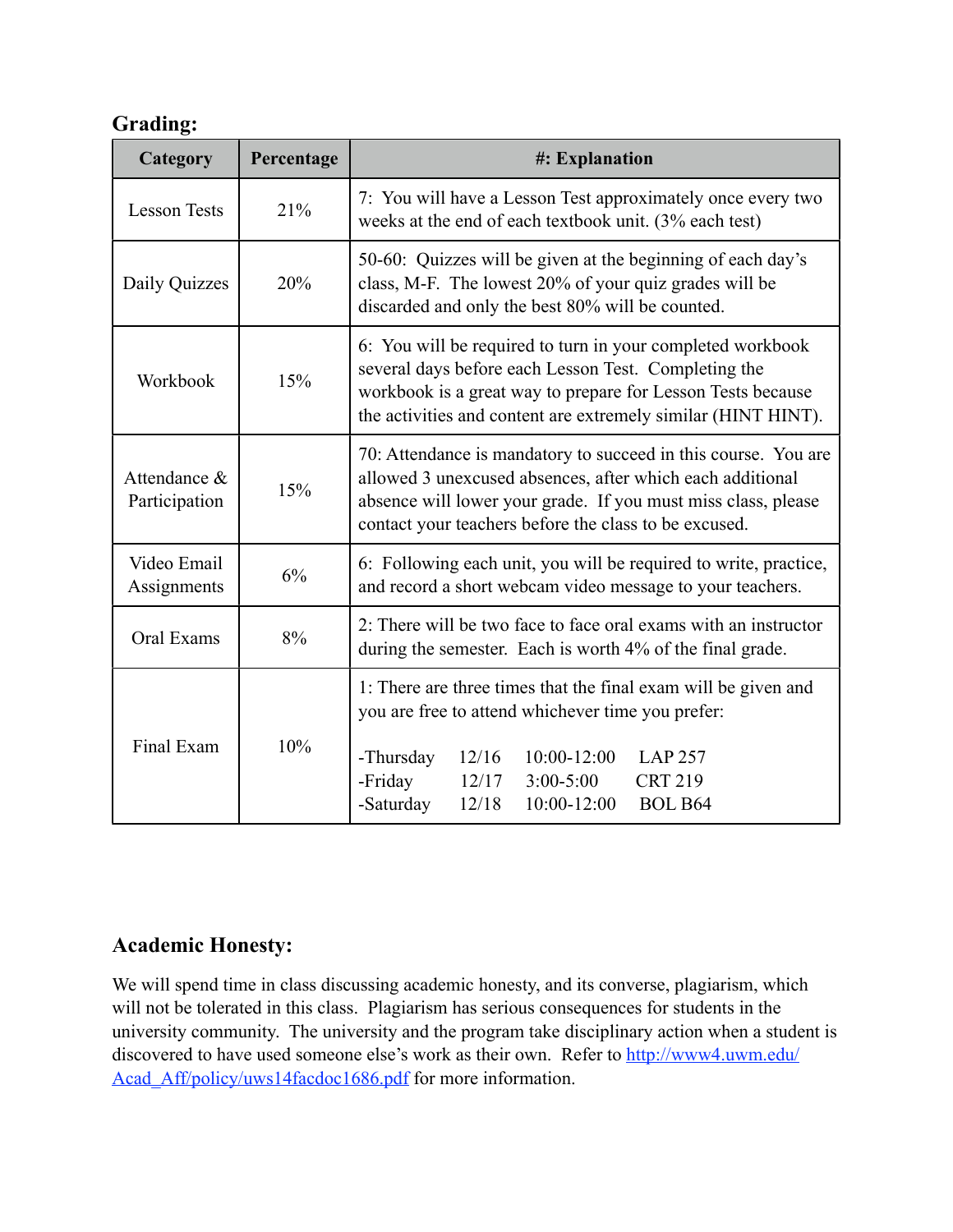### **Student Accessibility Center:**

If you work with an advisor at the Student Accessibility Center, please send your VISA to us. If you are concerned that you may have a learning disability, visit the SAC office in 112 Mitchell Hall. Computer technologies can sometimes accommodate disabilities; it is your responsibility to provide for your own equipment to meet your needs in this regard, where possible. Be sure to consult with the advisors at the Student Accessibility Center before you contact us with any related concerns.

## **Personal Notifications:**

If there is anything you feel that informing us about would make your performance in the class more comfortable and successful, please make an appointment to meet with us. However, learning about your personal situations does not mean that we will bend in implementing the course policies; however, we would be willing to talk with you and find the best way to accommodate your need.

#### **Addendum:**

FLL subscribes to UWM policies on students with disabilities (ADA), accommodations for religious observances, academic misconduct, complaint procedures, grade appeals, sexual harassment, attendance and safety. A more complete description of these policies can be seen on the FLL bulletin boards in the lobby of the 8th floor of Curtin Hall.